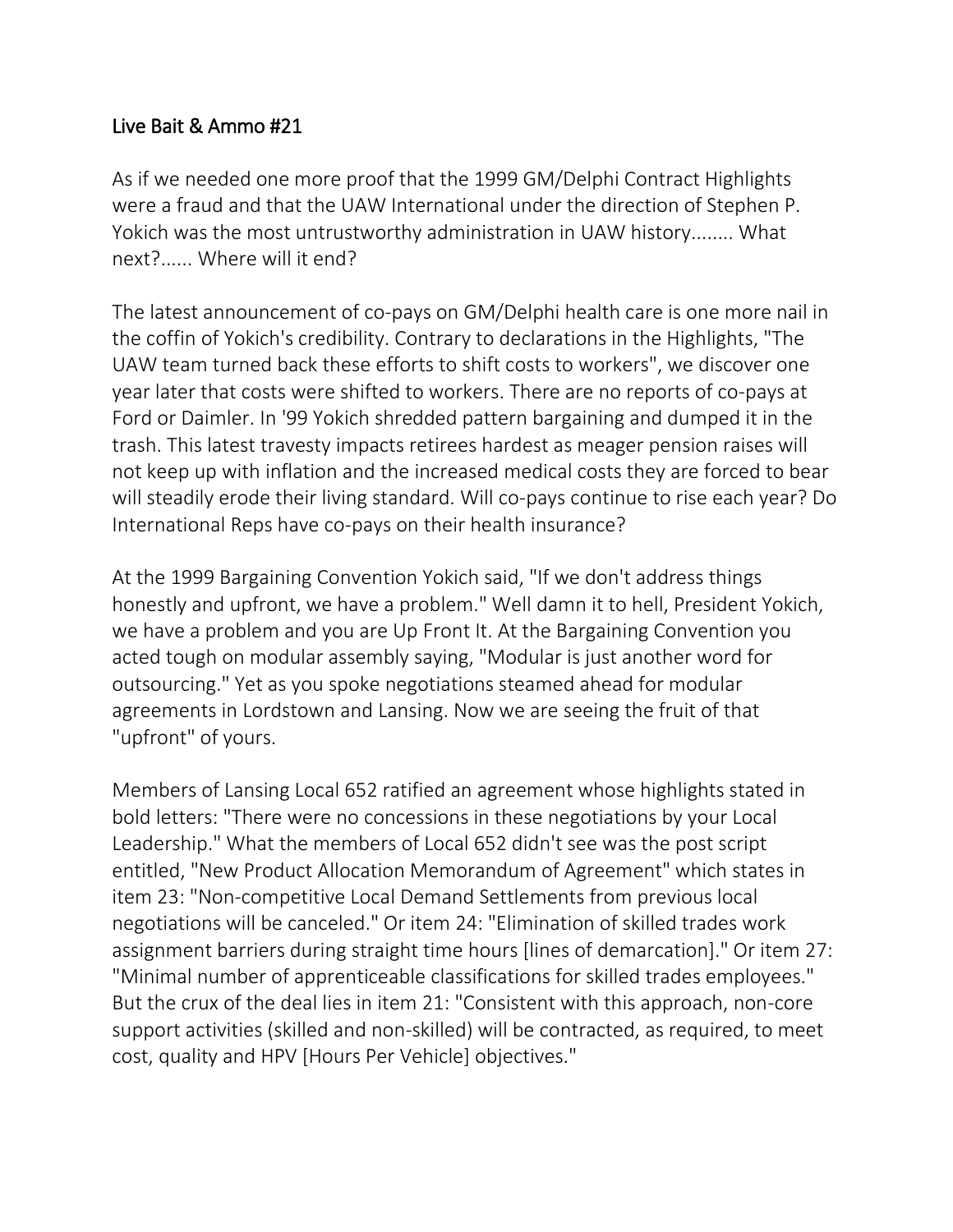"Non-core support activities" will include: plant rearrangement, booth cleaning, janitorial services, carpentry, general stores, powerhouse, equipment cleaning, paint mixing, housekeeping, equipment installation, rail loading... The list goes on and on. By the time they're done modifying this Living Agreement the only union members left will be the Shop Committee. Modular assemblies include everything from the roof to the floor pan, from the cockpit to the exhaust, from the engine to the garnish molding. Hundreds of jobs have been handed over to non-union workers. Like Woody Guthrie once said, "Some people rob you with a fountain pen." And like my old friend Lenny Lineman once said, "Some people lie with a big toothy grin."

Of course Yokich smiling like a wolverine denies he knew anything more about these modular developments than he knew about the Delphi spin off. The largest corporation in the world drops its entire parts manufacturing division like a stealth bomb, and lo and behold, Delphi becomes the largest manufacturer of modular assemblies in the world.... Over night? Who could have seen that one coming? Like Lenny Lineman said, "That's why steam engines had cow catchers."

And that's why we are so happy now to have outsourcing language that specifies (in Highlights) "The International will be notified in writing...." at "the initial phase in the new product development process..." Which means at least one year ago Yokich and Shoemaker were informed in writing of all the outsourcing decisions at Local 652. The only ones in the dark were union members whose jobs were on the line. I've got to hand it to past UAW president, Owen "Big Burp" Beiber. Any concessions he made were "upfront". Like it or not we knew what we were voting on. (All right, all right, I haven't forgotten the moratorium on plant closings but that was less a lie than a misnomer that idled by while the Beiber burped.) As lawsuits and investigations of corruption in the UAW proliferate we hear not a peep from Sold Our Dignity House. Instead of clearing the smoke and putting out the fires, restoring the integrity of a proud UAW tradition, the Rollover Caucus is busy harboring and protecting the likes of the Donny "Debonair" Douglas who used local union funds to pay a legal defense team and compensation for a sexual harassment lawsuit which he defended by saying that a pat on the butt wasn't harassment, it was "motivational." Like Lenny Lineman said, "Donny Debonair is going to get lots of motivation from Bubba." While "Debonair's" Local 594 and GM are under criminal investigation for bribes paid to committeemen among other unethical practices, Harold "Hawk" Wright is charged with conduct unbecoming a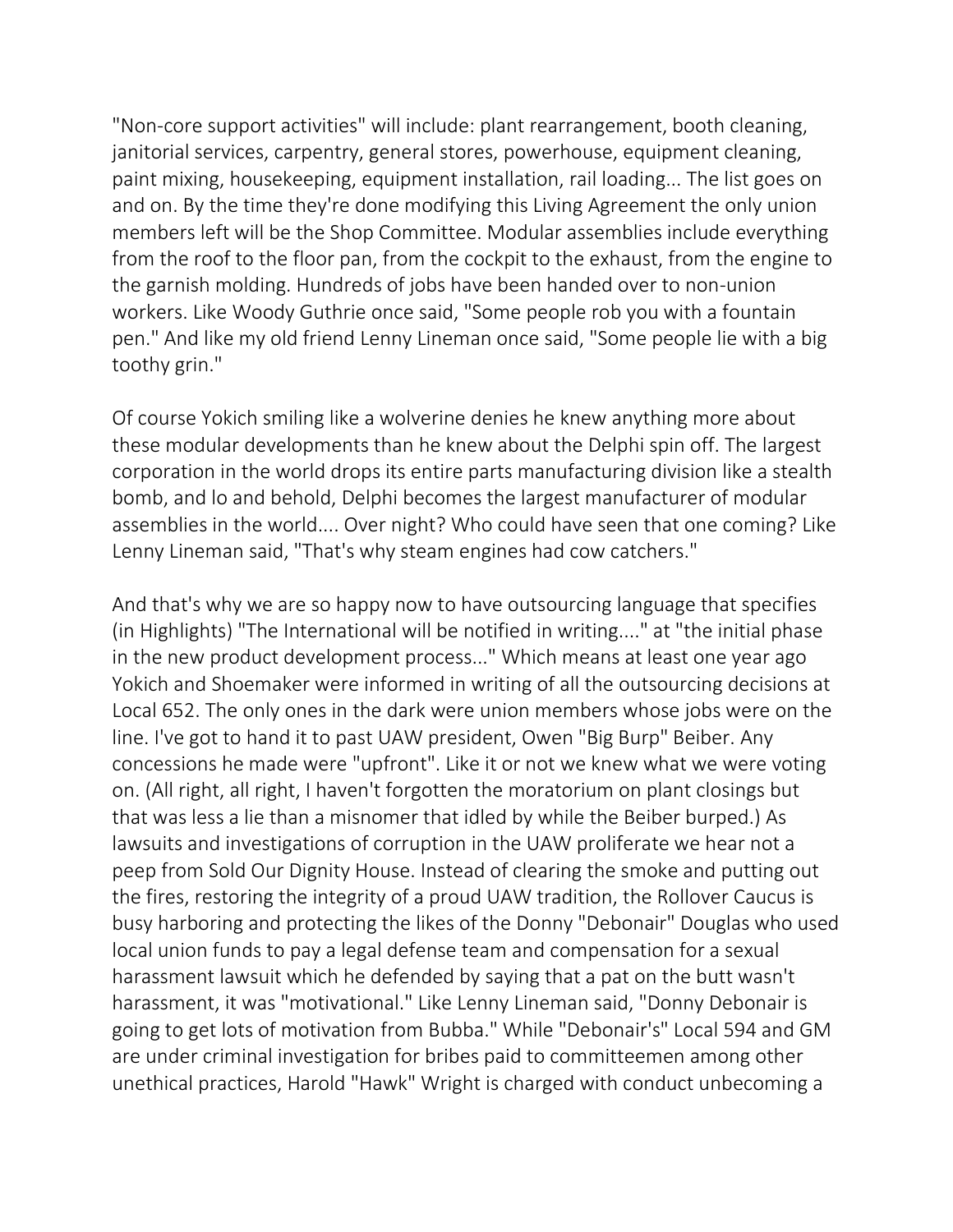union member. Apparently in the new UAW accepting bribes and using local union funds for personal lawsuits without the members' permission is kosher but informing members of the truth is "unbecoming". Hawk is a fearless leader in the effort to keep members informed. Hawk describes himself this way: "I'm a UAW member, I've worked the assembly line for 23 years. I've earned my degree with sweat and blood. I think no differently of any working person whether they be union or non-union, assembly line worker, or yes, office worker. I'm no better for what or where I've worked. I'm the lowest of the low, the bottom rung. I don't deserve what I have. Not when so many others' rights have been trampled worse than mine. God be with all the workers who struggle without the benefits I enjoy. That's why I fight corporate greed and union corruption. Because if there are no freedom fighters the demise of the middle class will only be hastened."

"I swear allegiance to my Sisters and Brothers on the line, in the pits, the foundries, all the places where shop rats roam. Others can fight for who they want. Every working day I see the abuse my peers are subjected to. I know my turf and that's where the battle will be won." "In 1937 the Flint workers didn't win by talking in some fancy office or by waving a flag in front of a stinkin' office building like Sold Our Dignity House. No, that battle was won in the plant, on the front line, in the trenches with battle tactics having no politics. The movement was logical, swift, and effective. Like all things of wise decision, it's beauty is still seen and honored to this day."

"No one will tell me how to fight or who to fight for. That's already determined and beware to any s.o.b. that gets in my way. We must push forward in the workplaces where our power is. We must bring the enemy onto our ground not parade on theirs. History will repeat itself if not in our time, soon thereafter. Be ready Brothers and Sisters."

Hawk spearheaded a drive that collected over \$7,000 for locked out workers at Local 2036 whose strike benefits were cut off. Hawk is a dedicated activist. The charges against him are a transparent effort to repress freedom of speech and keep union members in an information blackout. The perpetrators of these frivolous charges against free speech and the right to dissent seek to dismantle the democratic principles of our union because they are unable to combat ideas they don't like with ideas of their own. They need to censor because they can't justify their actions.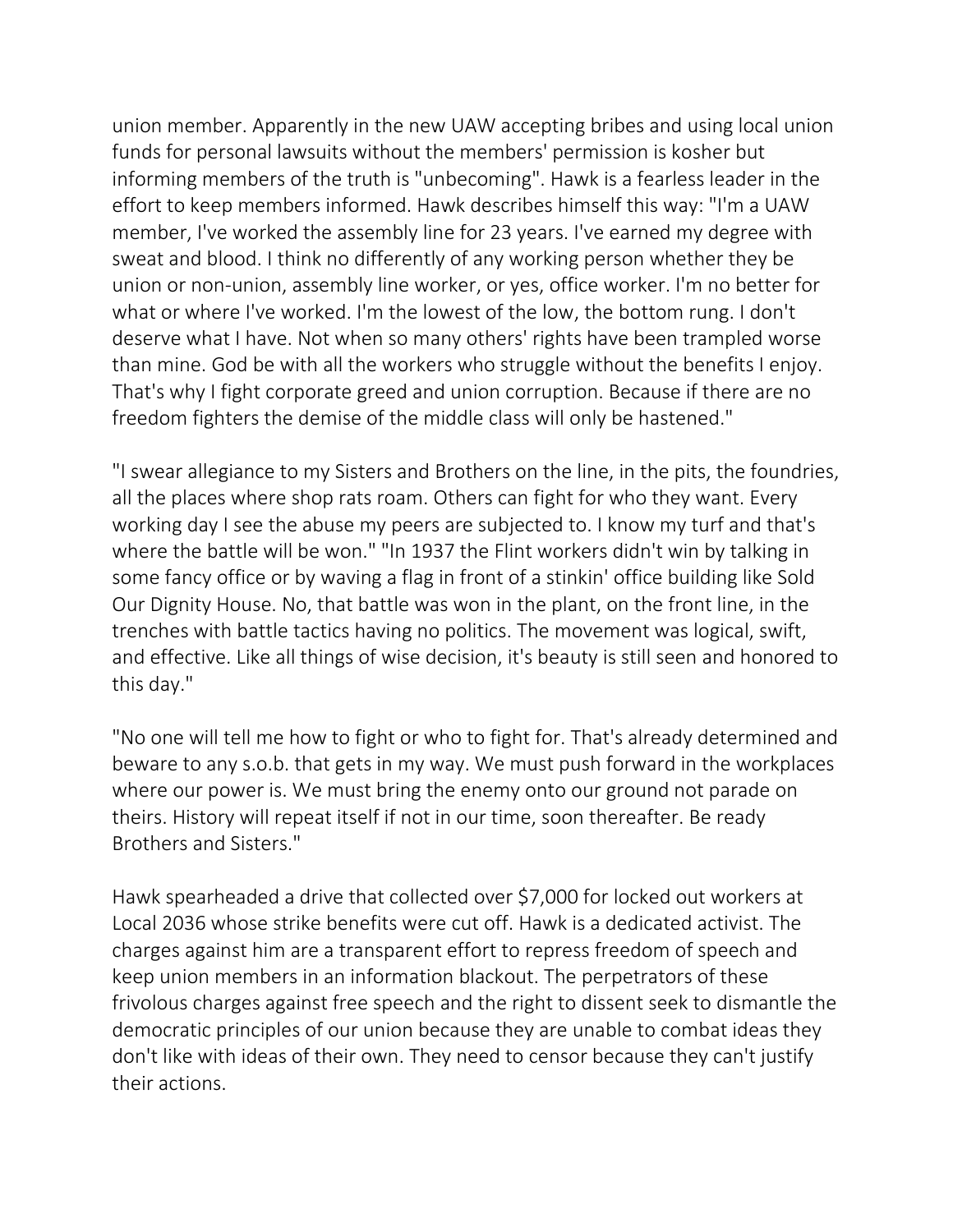At Local 685 in Kokomo, Indiana, a Daimler transmission plant, Bob Bolton resigned his position as committeeman and filed complaints against the union and the corporation. He claims union reps are paid by the corporation for more hours than they work; that they do not represent members on the shop floor fairly; that they are altering the local contract without the members' consent. Subsequently, he was threatened by an International Rep at a Local Union meeting; he and his supporters were verbally harassed on the shop floor; anonymous backstabbers used company copiers to distribute slander; phone callers threatened his children; shots were fired at his house. If the allegations held no substance, why would anyone resort to such vile means of retaliation? The International is ignoring the crisis. Yokich, instead of stepping up to his responsibilities, demanding a halt to hostilities, and conducting an investigation, is lending his tacit consent. Yokich imposed an administratorship on Local 2036 for refusing to ratify a union busting contract but allegations of racketeering and gangsterism fail to evoke even a faint response from President Upfront.

Then,3/22/03 in a sudden and cryptic twist of events Yokich flip-flopped on Local 2036 and decided not only to reinstate strike benefits but to double the pay to \$350 per week. Good news, but what does it mean in light of the fact the International has shown no backbone in the struggle for a fair contract. Gary Sorrell, the International's appointed knee-bender, was prepared to give Accuride everything they wanted but he was confronted by the Local's officers in the parking lot and they blacked out all the concessions the membership didn't approve. Most of these folks down in Henderson, Kentucky were reared in the tradition of the United Mine Workers. They weren't raised to rollover. The International has tried to exclude Billy Robinson from negotiations though he has a constitutional right to be included and the membership wholeheartedly supports him. It appears the International is willing to approve any yellowdog contract as long as it keeps the dues dollars rolling into the coffers. In lieu of a fighting strategy to win a fair contract Yokich's only motivation for reinstatement of strike benefits may be to stem the tide of bad publicity and curtail future legal liabilities for not living up to the responsibilities of a union. International V.P., Ron "Ficklefinger", authorized the strike then reneged on his commitment. Twenty-five years of union dues and strike fund contributions constitutes a commitment not essentially different from an insurance policy. The results of that double-cross devastated the families of Local 2036.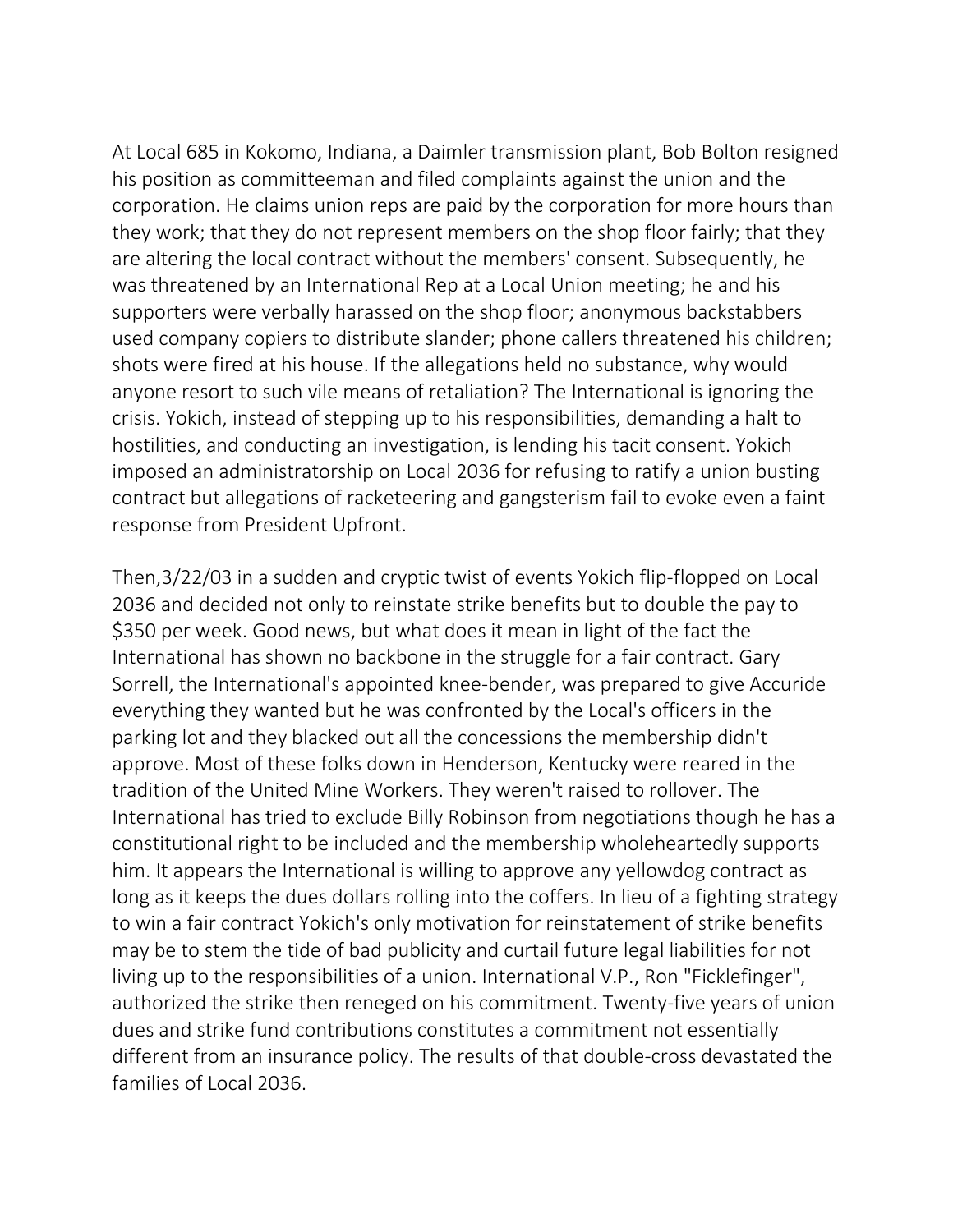While members were deprived of strike benefits for 14 months Yokich sunk \$14 million (an unsecured loan) into Pro Air which has since gone bankrupt. A million dollars a month would have gone a long ways in Henderson, Kentucky. \$14 million would have paid strike benefits and waged a kick ass corporate campaign against Accuride. Instead Yokich chose to piss away our money playing junior stock broker.

Mary McGan who worked 23 years for Accuride endured 14 months in fear for her life as she could not afford \$137 a month for blood pressure medication. If not for friends and family, she would have lost her home. In the beginning the International promised to stand behind Local 2036 "for as long as it takes" but as Mary says, "They stood so far behind us we couldn't see them. Now they want us to ratify a yellowdog contract that isn't worth two cents. They want us to give up everything we struggled for and built up over the years." Mary still walks the picket line. "The union is good," Mary said "but the corruption needs to be corrected." She believes, "One member/one vote is the only way to make the leadership accountable."

Billy Pugh, also a member of Local 2036, will turn 65 in March. He exhausted his retirement savings and owes \$68,000 for a bypass surgery he had to undergo after the International cut off his health insurance. Billy still walks the picket line. The real union is alive and well in Henderson, Kentucky; strong and proud and solid in every way. This struggle can and must be won.

The UAW's foremost challenge today is organizing parts plants in the South. UAW members at Delphi, Visteon, Lear, and American Axle have a vested interest in maintaining standards at part suppliers. A victory in Kentucky will do more to convince workers to join the struggle for economic justice and human rights than hollow words and empty promises. We need to write letters to local news agencies. We need to inform the public that scab wheels are no safer than scab tires. We should picket Ford dealerships. Union members should decline to handle scab products. Teamsters should refuse to haul scab wheels that may end up on trucks they drive. IBEW members should stop crossing the picket line at Accuride. There is no reason the International could not ask for compliance. We should ask the CAW for help as well. We need a nation wide corporate campaign against Accuride. We can't accept defeat and expect credibility in the eyes of non-union workers in the South.